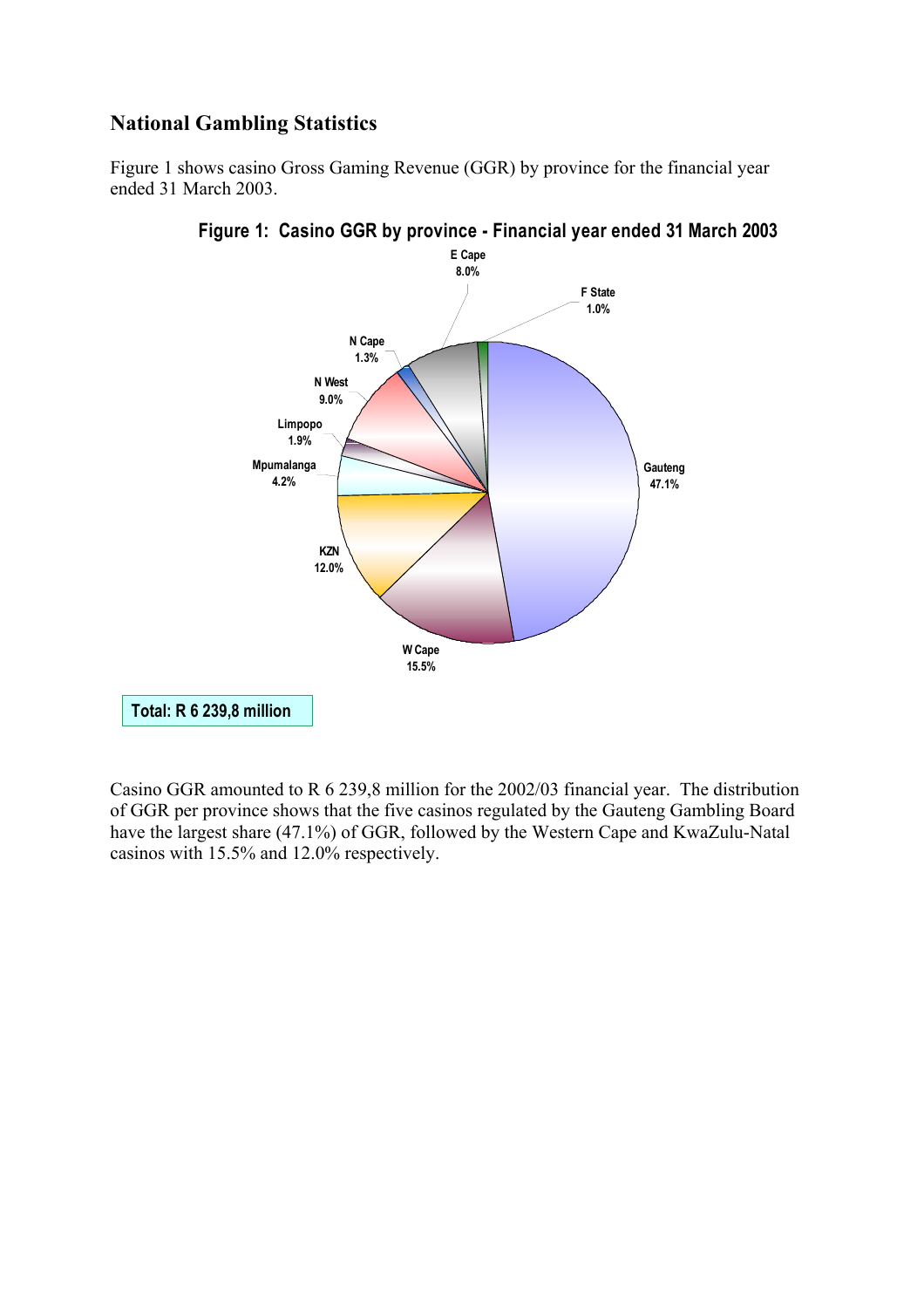Figure 2 shows casino tax by province for the financial year ended 31 March 2003.





Casino tax amounted to R 526,4 million for the 2002/03 financial year. The distribution of casino tax collected per province shows that 50.3% of the tax is collected from Gauteng casinos, while 21.3% and 13.5% is collected from the casinos in the Western Cape and KwaZulu-Natal, respectively.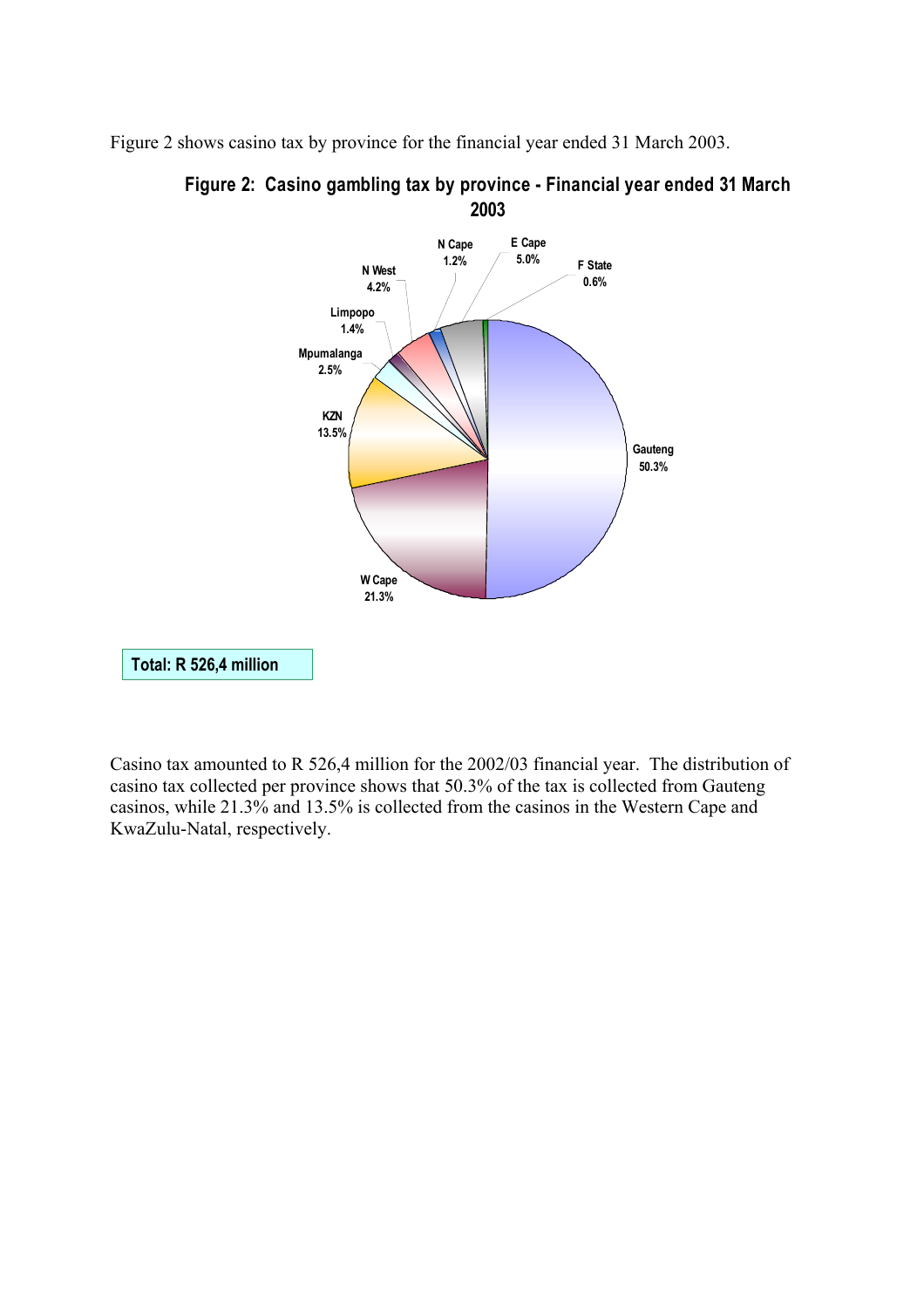



Casino GGR increased by R 1 035.9 million from R 5 203.9 million for the 2001/2002 financial year to R 6 239.8 million for the 2002/2003 financial year. This represents an increase of 19.9%.

On an annual basis, casino GGR increased in all the provinces with the exception of the North West province. The highest increases in GGR occurred in Limpopo and the Northern Cape province, while casino GGR decreased by 4.1% in the North West province from 2001/02 to 2002/03.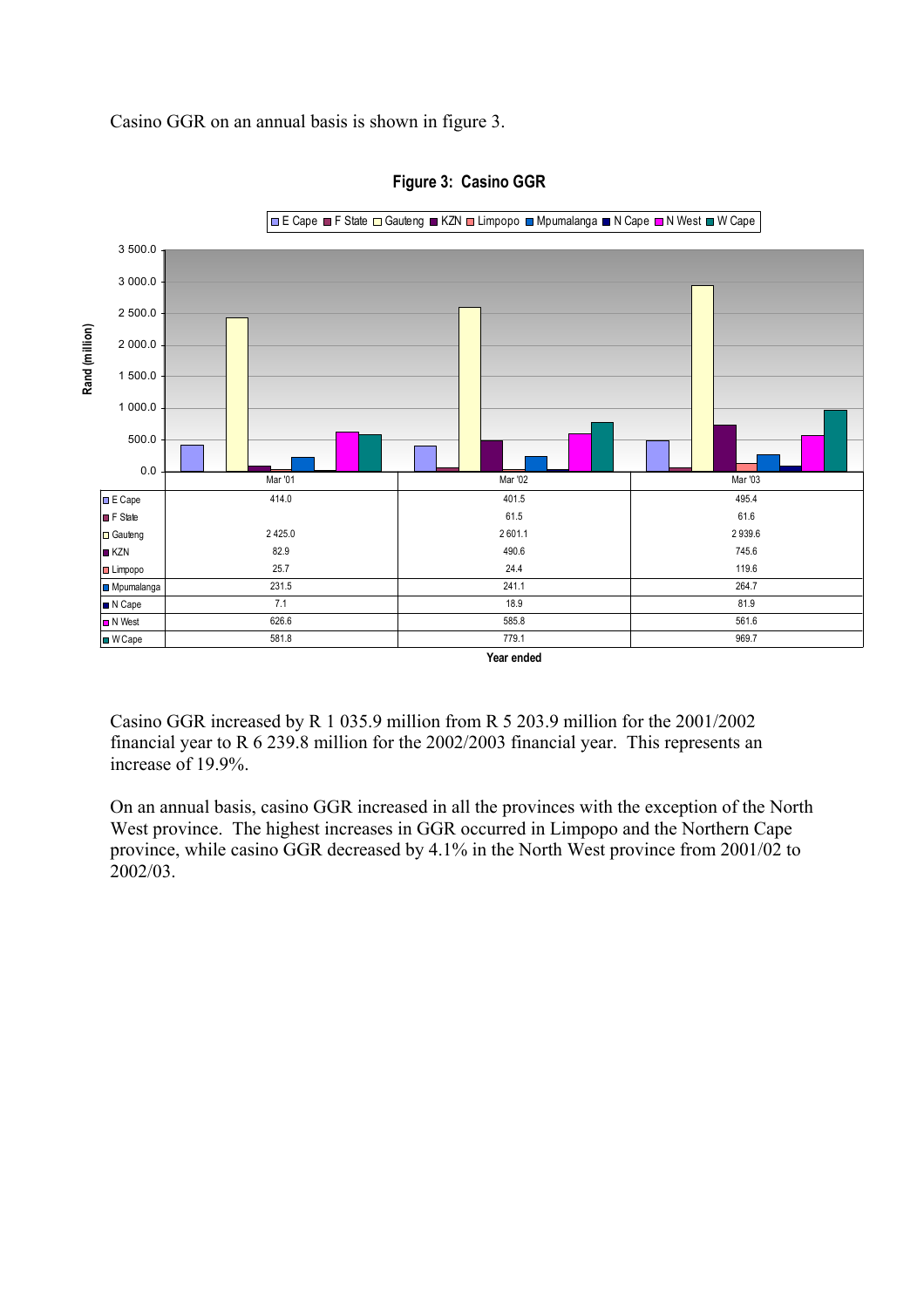Figure 4 shows casino tax collected on an annual basis.



**Figure 4: Casino tax**

Casino tax increased by R 91.6 million from R 434.8 million for the 2001/2002 financial year to R 526.4 million for the 2002/2003 financial year. This represents an increase of 21.1%.

The Limpopo and the Northern Cape provinces showed the highest increases in casino tax when comparing the 2001/2002 and 2002/2003 financial years. Casino tax collected decreased in the North West province and in the Free State with 27.1% and 2.9% respectively.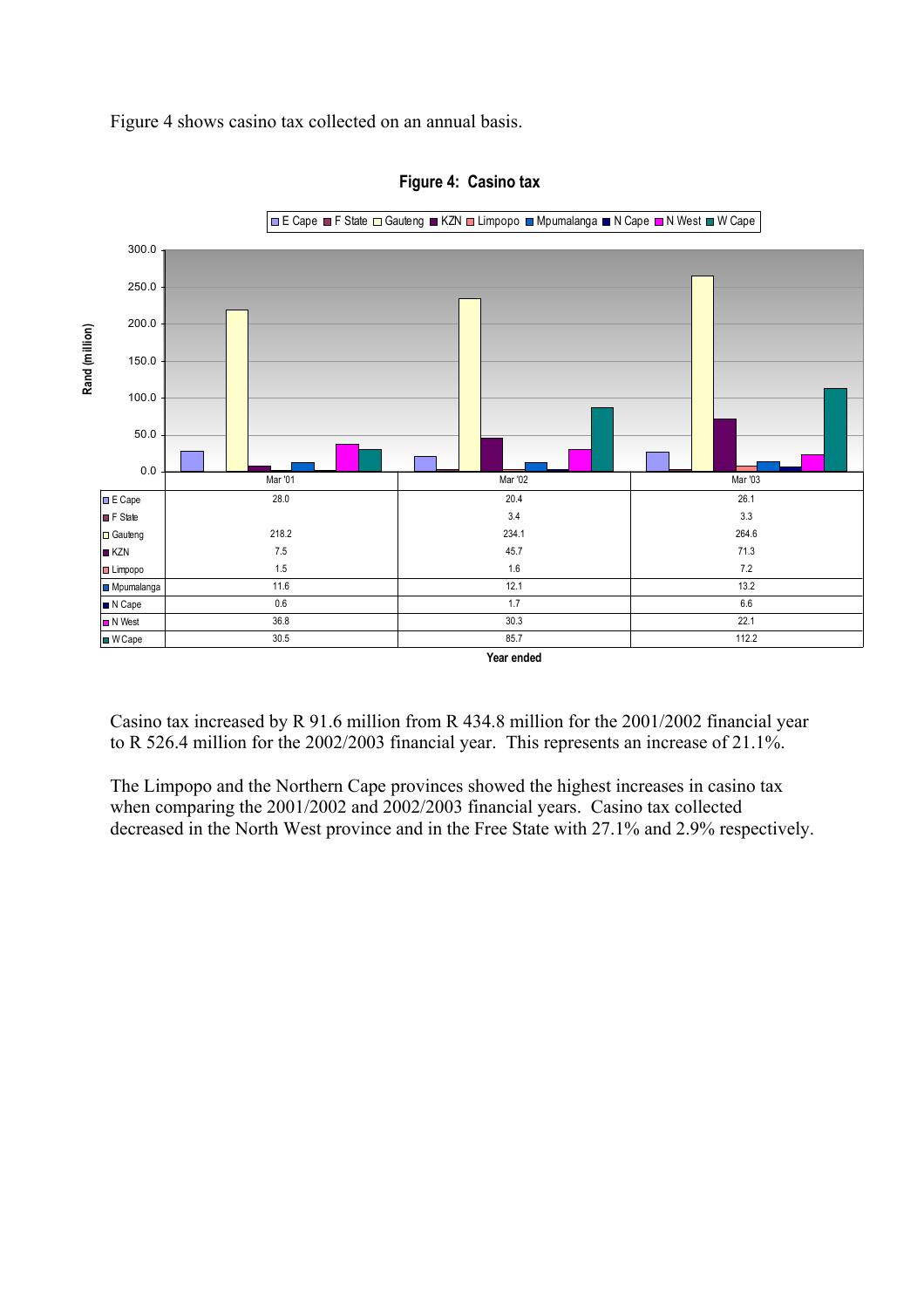The quarterly casino GGR by province is shown in figure 5..



**Figure 5: Quarterly casino GGR**

A comparison of the third and fourth quarters of the financial year ended 31 March 2003 shows that quarterly casino GGR decreased in the following provinces - Limpopo (-24.1%) E Cape (-8.4%) F State (-7.4%) N West (-6.6%) Mpumalanga (-3.2%) Gauteng (-2.3%) W Cape (-1.7%)

Increases in quarterly casino GGR occurred in KwaZulu-Natal (7.3%) and the Northern Cape province (1.8%).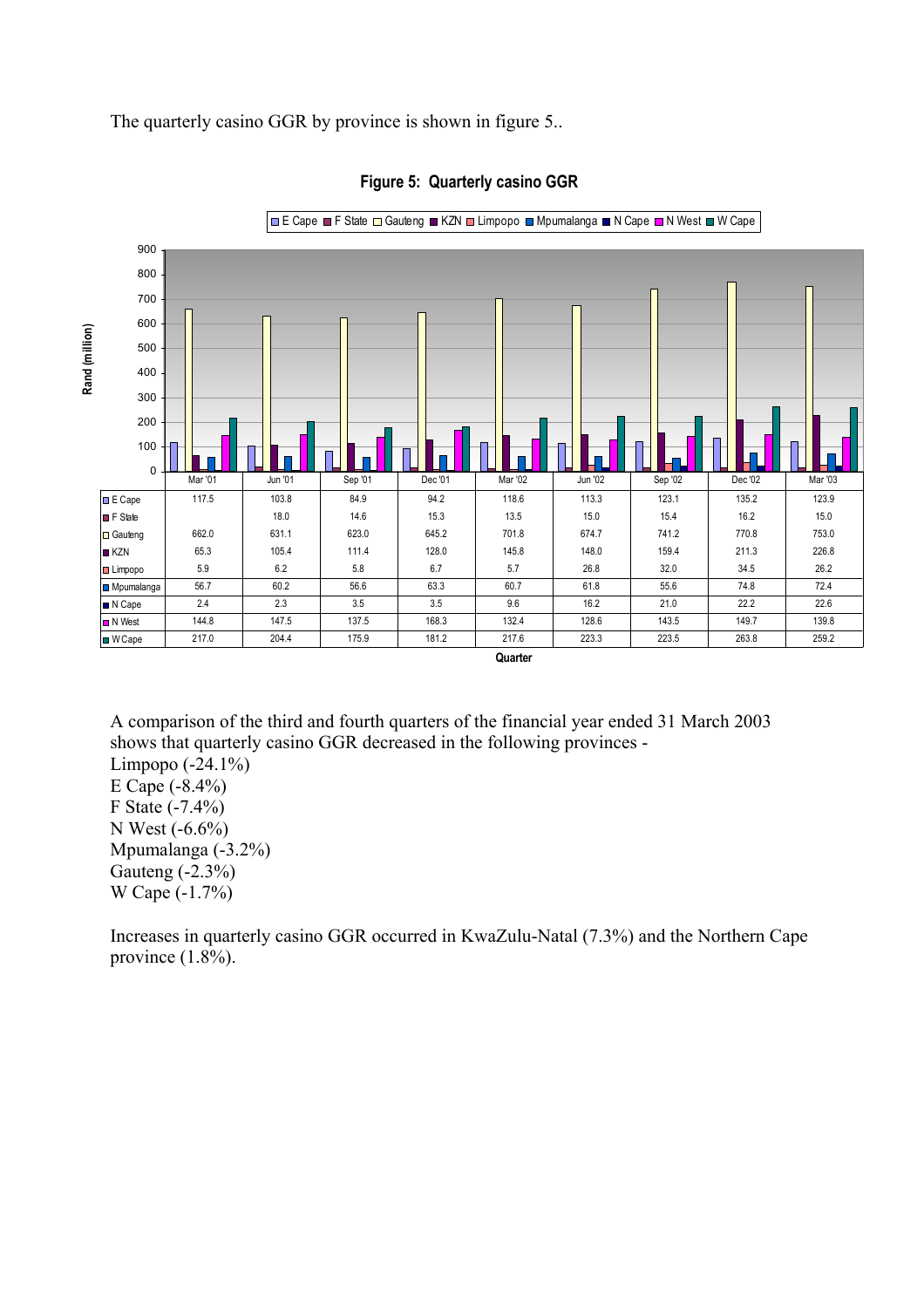Figure 6 shows casino tax collected by province on a quarterly basis.



**Figure 6: Quarterly casino tax**

A comparison of the third and fourth quarters of the financial year ended 31 March 2003 shows that quarterly casino tax decreased in all the provinces with the exception of KwaZulu-Natal and the Northern Cape province. Casino tax collected increased in KwaZulu-Natal by 2.5%.